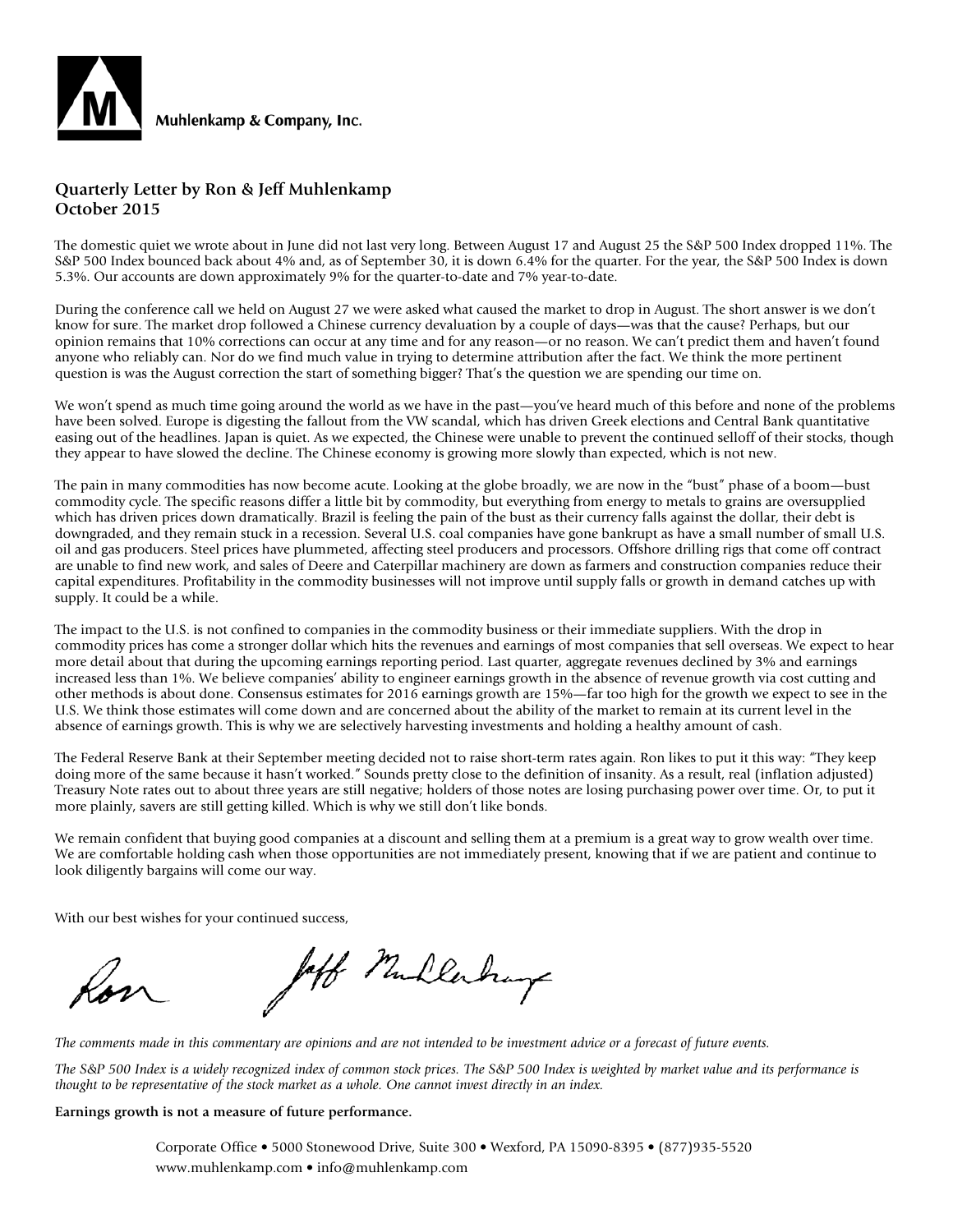# **Muhlenkamp**SMA **All-Cap Value**

#### **For the period ended 9/30/15**

*Muhlenkamp & Company's All-Cap Value SMA (Separately Managed Account) is designed for investors' accounts over \$100,000. We employ full discretion, applying fundamental analysis.*

#### **Investment Objective**

We seek to maximize total after-tax return through capital appreciation, and income from dividends and interest, consistent with reasonable risk.

#### **Investment Strategy**

We invest in undervalued assets wherever they may be found. Typically, this results in holding a portfolio of companies we believe are materially undervalued by the market. Bonds may be included in the portfolio if they are a good investment.

#### **Investment Process**

We start with a bottom-up scan of domestic companies, typically looking at most U.S. companies at least four times per year. We add to that an understanding of the sector dynamics in which companies are operating, an assessment of the business cycle, and a review of macroeconomic conditions.

Our primary screening metric is return on shareholder equity (ROE). We are looking for companies with stable returns that can be purchased cheaply, or for companies with improving returns that have not yet been recognized by the market.

We don't believe that a holding period of "forever" is appropriate in all cases, but are comfortable holding companies as long as they continue to meet expectations.

#### **Investment Risk**

We define investment risk as the probability of losing purchasing power over long periods of time, which is quite different from Wall Street's definition of price volatility in very short periods of time. Taxes, inflation, and spending will ALL impact the purchasing power of your assets.



**Muhlenkamp & Company, Inc.** Intelligent Investment Management

## **All-Cap Value Composite Performance (Net of Fees)**

|                               |                 |                    | Annualized      |                 |                  |                  |  |
|-------------------------------|-----------------|--------------------|-----------------|-----------------|------------------|------------------|--|
|                               | Year to<br>Date | <b>One</b><br>Year | Past 3<br>Years | Past 5<br>Years | Past 10<br>Years | Past 15<br>Years |  |
| Refurn                        | $-7.99\%$       | $-6.14\%$          | 10.93%          | $9.01\%$        | $1.26\%$         | $3.41\%$         |  |
| S&P 500 Total Return*         | $-5.29\%$       | $-0.61\%$          | $12.40\%$       | $13.34\%$       | 6.80%            | 3.96%            |  |
| <b>Consumer Price Index**</b> | $1.49\%$        | $0.20\%$           | $1.14\%$        | $1.77\%$        | 1.95%            | $2.17\%$         |  |

\* The S&P 500 is a widely recognized, unmanaged index of common stock prices. The figures for the S&P 500 reflect all dividends reinvested but do not reflect any deductions for fees, expenses, or **taxes. One cannot invest directly in an index.**

 \*\* Consumer Price Index (CPI) – As of August 2015 – U.S. CPI Urban Consumers NSA (Non-Seasonally Adjusted), Index. The Consumer Price Index tracks the prices paid by urban consumers for goods and services and is generally accepted as a measure of price infl ation. Price infl ation affects consumers' purchasing power.

Consolidated performance with dividends and other earnings reinvested. Performance figures reflect the *deduction of broker commission expenses and the deduction of investment advisory fees. Such fees are described in Part II of the adviser's Form ADV. The advisory fees and any other expenses incurred in the management of the investment advisory account will reduce the client's return. It should not be assumed that recommendations made in the future will be profi table or will equal the performance of the above accounts. A list of all security recommendations made within the past twelve months is available upon request.*

| <b>Top Twenty Holdings</b>          |                                          |            |
|-------------------------------------|------------------------------------------|------------|
|                                     |                                          | $%$ of Net |
| Company                             | Industry                                 | Asset      |
| Alliance Data Systems Corporation   | <b>IT Services</b>                       | 6.88%      |
| Gilead Sciences, Inc.               | Biotechnology                            | 4.30%      |
| JPMorgan Chase & Co.                | Diversified Financial Services           | 3.66%      |
| Microsoft Corporation               | Software                                 | 3.43%      |
| Apple Inc.                          | Computers & Peripherals                  | 3.42%      |
| Celanese Corporation                | Chemicals                                | 3.28%      |
| Hanesbrands, Inc.                   | Textiles, Apparel & Luxury Goods         | 2.97%      |
| Annaly Capital Management Inc.      | Real Estate Investment Trusts            | 2.81%      |
| <b>State Street Corporation</b>     | Capital Markets                          | 2.77%      |
| Medtronic, PLC                      | Health Care Equipment & Supplies         | 2.77%      |
| Baker Hughes Incorporated           | Energy Equipment & Services              | 2.71%      |
| <b>ON Semiconductor Corporation</b> | Semiconductors & Semiconductor Equipment | 2.53%      |
| NeuStar, Inc.                       | <b>IT Services</b>                       | 2.33%      |
| Delta Air Lines, Inc.               | Airlines                                 | 2.30%      |
| <b>ARRIS Group Inc.</b>             | Communication Equipment                  | 2.28%      |
| Bristol-Myers Squibb Company        | Pharmaceuticals                          | 2.28%      |
| WCI Communities, Inc.               | Household Durables                       | 2.23%      |
| Teva Pharmaceutical Industries Ltd. | Pharmaceuticals                          | 1.94%      |
| Spirit Airlines Inc.                | Airlines                                 | 1.70%      |
| Pfizer Inc.                         | Pharmaceuticals                          | 1.54%      |

*Composite holdings are subject to change and are not recommendations to buy or sell any security.*

*Composite Top Twenty Holdings are presented as supplemental information to the fully compliant presentation on the next page.*

*Return on Equity (ROE) is a company's net income (earnings), divided by the owner's equity in the business (book value).*